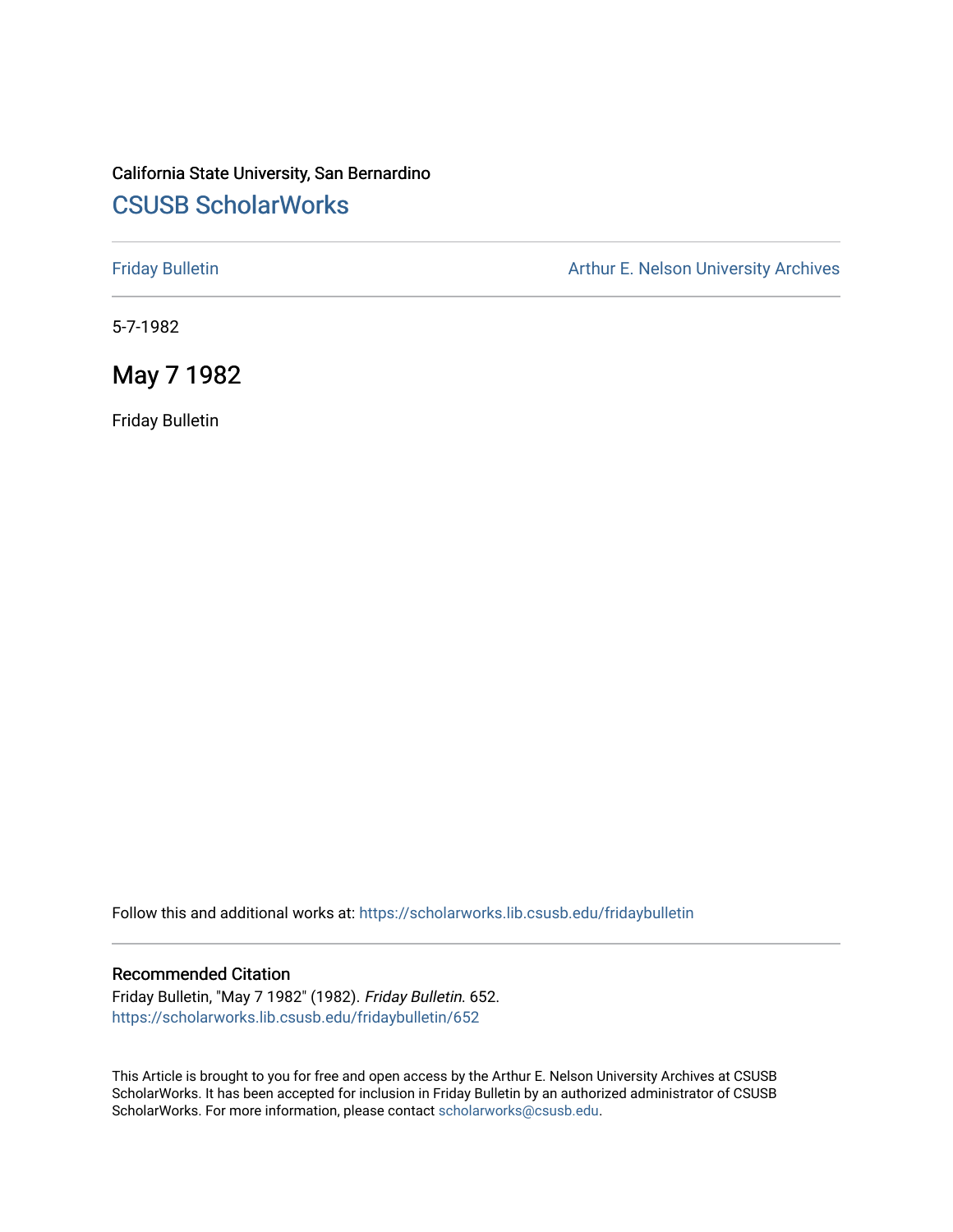



California state college, san bernandino

May 7, 1982

 $.1111$ 

**BOOKSTORE TAKING ORDERS FOR COMMENCEMENT GOWNS** 

Commencement exercises will be held at 9 a.m., Saturday, June 19, on the south lawn by the gymnasium. Beginning Monday, graduates and candidates planning to participate should go to the Information Counter

in SS 100 to pick up the confirmation form which establishes their eligibility to participate.

They then take the form to the Bookstore to rent the graduation regalia. Students may order gowns through May 26. The faculty deadline for ordering gowns is May 15. Rental fees are:

| <b>STUDENTS</b>                 |           | <b>FACULTY</b>                  |         |
|---------------------------------|-----------|---------------------------------|---------|
| Bachelor: cap, gown, tassel     | \$12.90   | Master: cap, gown, hood, tassel | \$15.25 |
| Master: cap, gown, tassel, hood | 25.40     | Master: hood or gown            | 8.50    |
| Master: cap, gown, tassel       | 13.75     | Ph.D.: cap, gown, hood, tassel  | 17.25   |
| Master: hood                    | $11.65 -$ | Ph.D.: hood or gown             | 8.50    |
| <b>Tassel</b>                   |           | 2.10 Cap and gown               | 8.50    |

The Bookstore also will sell graduation announcements at  $45$  cents each or  $54$  for a packet of 10, diploma covers for \$5.85 and diploma plaques for \$24.95.

For students who are summer 1982 graduates, this will be their only opportunity to participate in the commencement exercises.

**IMPROVEMENTS TO BEGIN ON STATE COLLEGE PKWY** 

I

Improvements on State College Parkway are slated to begin about May 17 and conclude roughly June 17, according to Harold Moseley, design engineer for the City of San Bernardino Public Works Department.

A contract of \$187,26^ has been awarded to Angel's Construction Co. The total cost of the project, which will be financed through an assessment district, is estimated at \$260,600.

Improvements will include gutters, curbs and an irrigation system for the median strip from the freeway to Kendall Drive. The median will be filled with sod planting and four-foot pines. From Kendall to the entrance of the college, the parkway on each side of the road also will be improved with sprinklers, pines and grass.

During construction, one lane on each side of the road may be closed, a temporary situation which should not have much effect on traffic.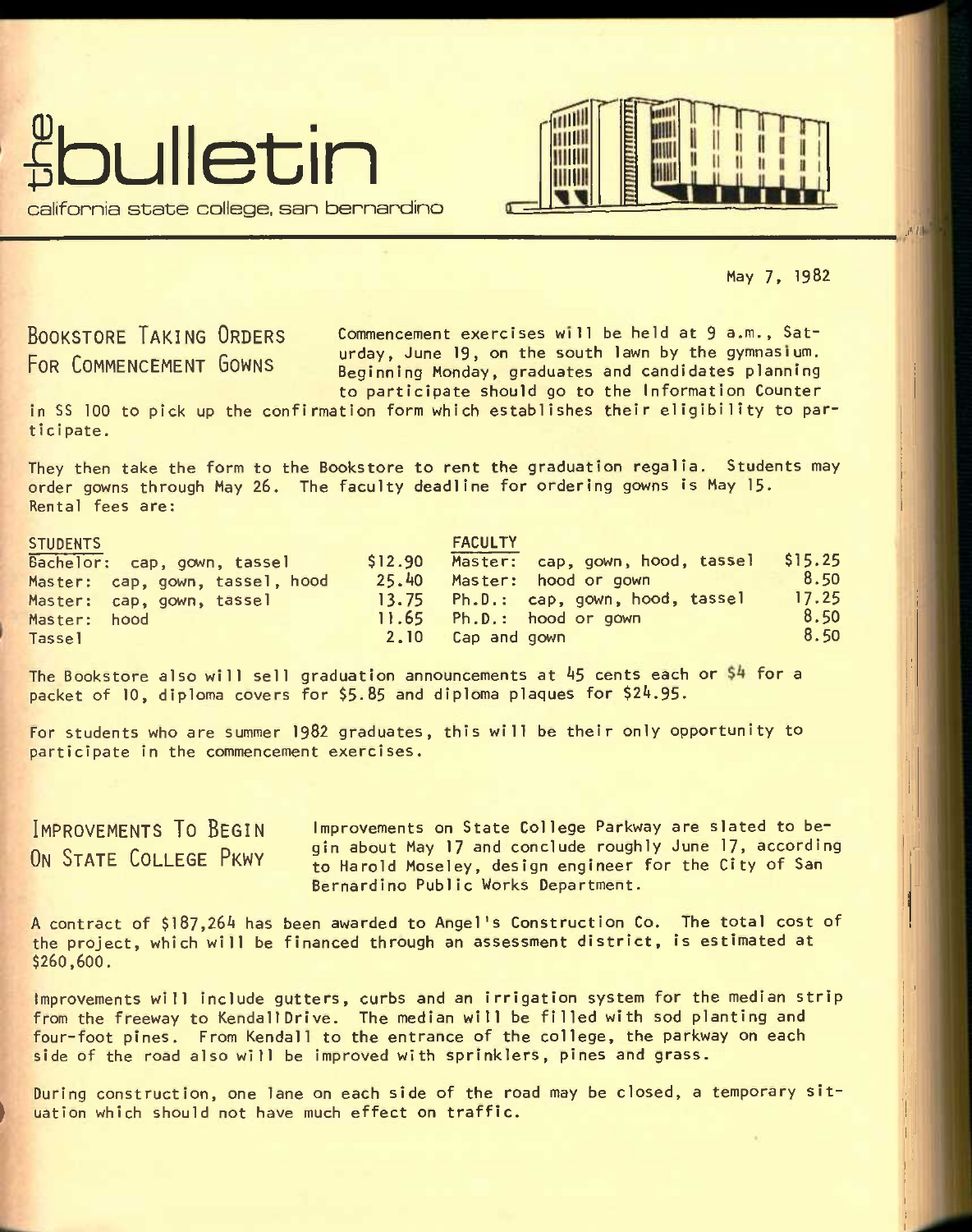COLLEGE PREVIEW College Preview, a brief introduction to the campus for fall To BE May  $16$ ,  $18$   $1982$  freshmen, will be held at 2 p.m., Sunday, May 16 and 7 p.m., Tuesday, May 18, in the Student Union.

The preview is an opportunity for fall freshmen to meet faculty, students and staff, and to learn more about life at Gal State. Faculty and staff are asked to direct fall freshmen to Stephen Domingues (New Student Services), SS 103, Ext, 7608.

| ALUMNA NAMED ACTING DEAN | Dr. Yolanda T. Moses, a 1968 graduate of Cal State,                                               |
|--------------------------|---------------------------------------------------------------------------------------------------|
| AT CAL POLY, POMONA      | San Bernardino, was appointed acting dean of the<br>School of Arts at Cal Poly, Pomona, April 19. |

Dr. Moses received her B.A. in sociology from this campus, where she was chosen for the 1968 Woman of the Year award given by the faculty for scholastic achievement and community involvement.

She received her Ph.D. degree in anthropology from UC, Riverside in 1976. In 1978, she was an Andrew Mellon fellow for the Summer Institute Center for Advanced Study in the Behavioral Sciences in Palo Alto. Dr. Moses has served as chair of the Department of Ethnic and Women's Studies at Cal Poly, Pomona since its inception in 1980.

**LIVERMORE LABORATORY TOPIC OF SLIDE SHOW** 

"Where Does the Arms Race Begin?" is the title of a free program Tuesday, May 11, on the technological and political role of the Lawrence Livermore Laboratory in the nuclear arms race.

Sandy Bull, southern California coordinator of Students For Economic Democracy, will speak and present a new slide show at 7:30 p.m., in Sproul Hall, Room 1102, at UG, Riverside. The program is sponsored by Students for Economic Democracy at Gal State, San Bernardino and Students Against Nuclear Energy at UGR.

The slide show recently was developed by the Livermore Action Group, an anti-nuclear organization focusing its efforts on the Livermore Laboratory, an atomic research center conducted within the University of California system.

**MOTHER'S DAY GIFTS IN STUDENT GALLERY** 

The Student Art Gallery, VA 102, will be open from 11 a.m. to 5 p.m. today with new selections for Mother's Day gifts

The California State College, San Bernardino BULLETIN is published Fridays by the Public Affairs Office, AD 117, Ext. 7558. Items for publication should be received in writing by noon Tuesday.

Edna Steinman, Director of Public Affairs Editor, Jill Scanlan Writer, Pat Wolff Calendar, Ruth Moran Printed in the Duplicating Center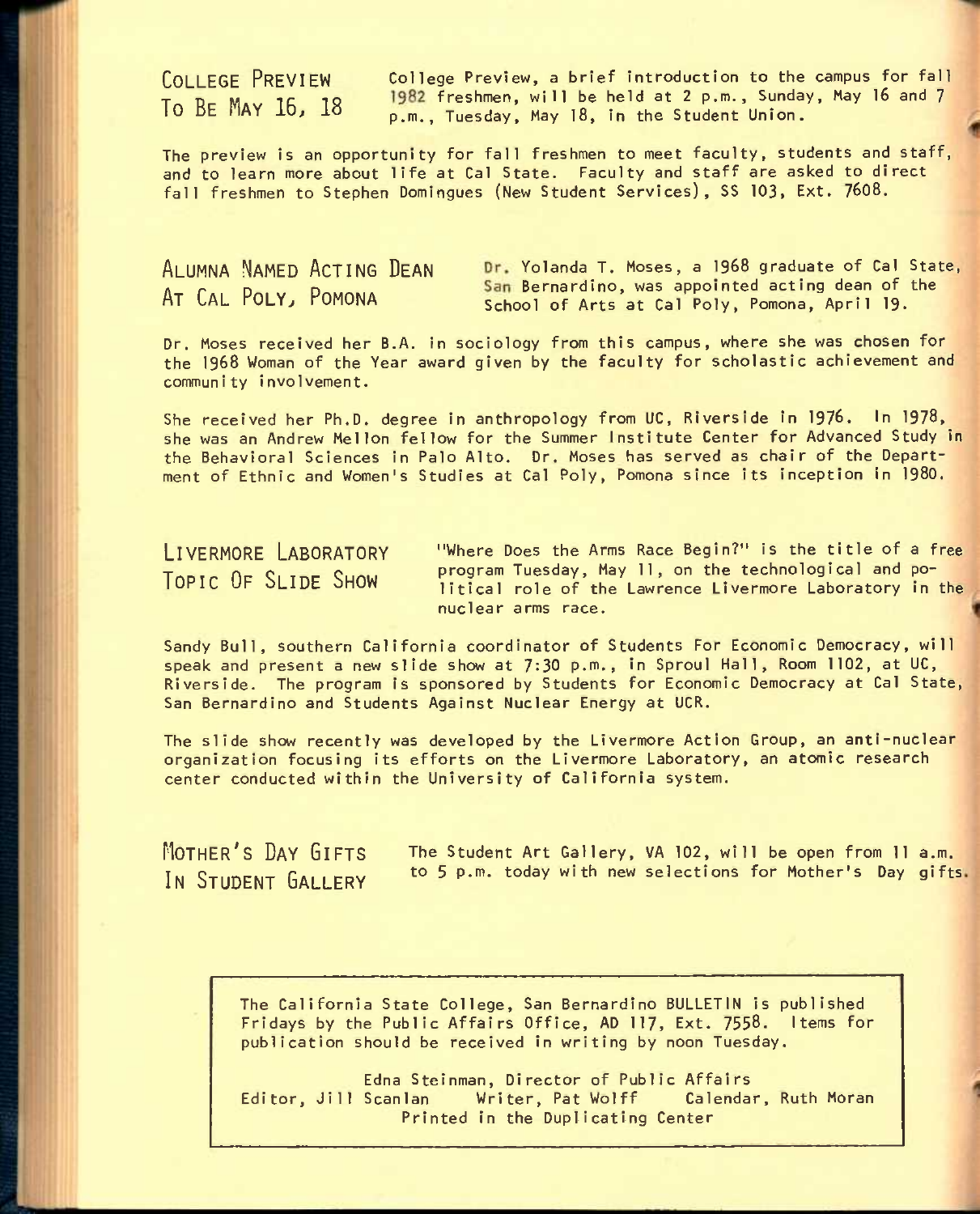<sup>S</sup>**UMMER** S**ESSION A** free bulletin with information on summer session and extension courses is now available. The college offers two summer sessions. B**ULLETIN** R**EADY** five-week regular session will be June 23-July 28, with registration June 22. The three-week post session will be August

2-22. Summer session fees are \$34 per unit of credit, plus \$11 for student services fees and \$6 for parking. Summer session carries resident credit. Formal admission to the college is not necessary. A maximum of 10 units may be taken in the regular session and five in the post session.

Among the extension courses also listed in the bulletin are degree-applicable courses, along with courses for professional relicensure, career advancement and personal enri chment.

The bulletin is available at the Office of Continuing Education, LC 500, or the Public Affairs Office, AD 117.

ADVANCE TICKETS TO BE Advance tickets for "The Boyfriend" go on sale Monday SOLD FOR 'THE BOYFRIEND' in the Theatre Arts Department. The musical comedy, set in the 1920s, will be presented jointly by the Theatre Arts and Music departments Thursday-Saturday, May 20-22. and Tuesday-Saturday, May 25-29, in the Theatre. Admission is \$3.50 gen-,

**ANTIN** 

eral, \$1.75 students and senior citizens.

ORIENTATION LEADERS The Activities/New Student Services Office is seeking Cal **EXAMPLE 19 State upper-division students to serve as leaders for the**<br>FOR '82 ARE NEEDED **1982 freshman orientation program, intro** '82, Appli-F**OR O**Z A**RE** N**EEDED** FAN 1982 freshman orientation program, Intro '82. Application information is available by calling Stephen Domingues, Ext. 7608. The deadline for applying is May 19.

**REQUISITIONS** Requisitions for all supplies except those from campus and state  $\frac{14}{14}$  stores must be received by the Purchasing Office by Friday, May 14. Deadline for Campus Stores requisitions is Friday, May 28. Requisitions for items from State Stores must be received by the Purchasing Office by June 4.

<sup>P</sup>**AY** I**NTEREST** B**ILL** Assembly Siil 2681, which would permit payment of the **FAILS IN COMMITTEE** interest earned on the back pay granted in 1981, was<br>FAILS IN COMMITTEE and passed by the Assembly Public Employees and Retill not passed by the Assembly Public Employees and Retirement Committee on March 24. While technically the bill is not dead, "it is not likely to be reconsidered," according to Scott Plotkin, assistant director, Governmental Affairs, Sacramento Office.

AB 2681, if finally approved, would appropriate money from the General Fund for interest payments to employees who received one-time lump sum checks under Senate Bill 91.

—Chancellor's Office Shore-Lines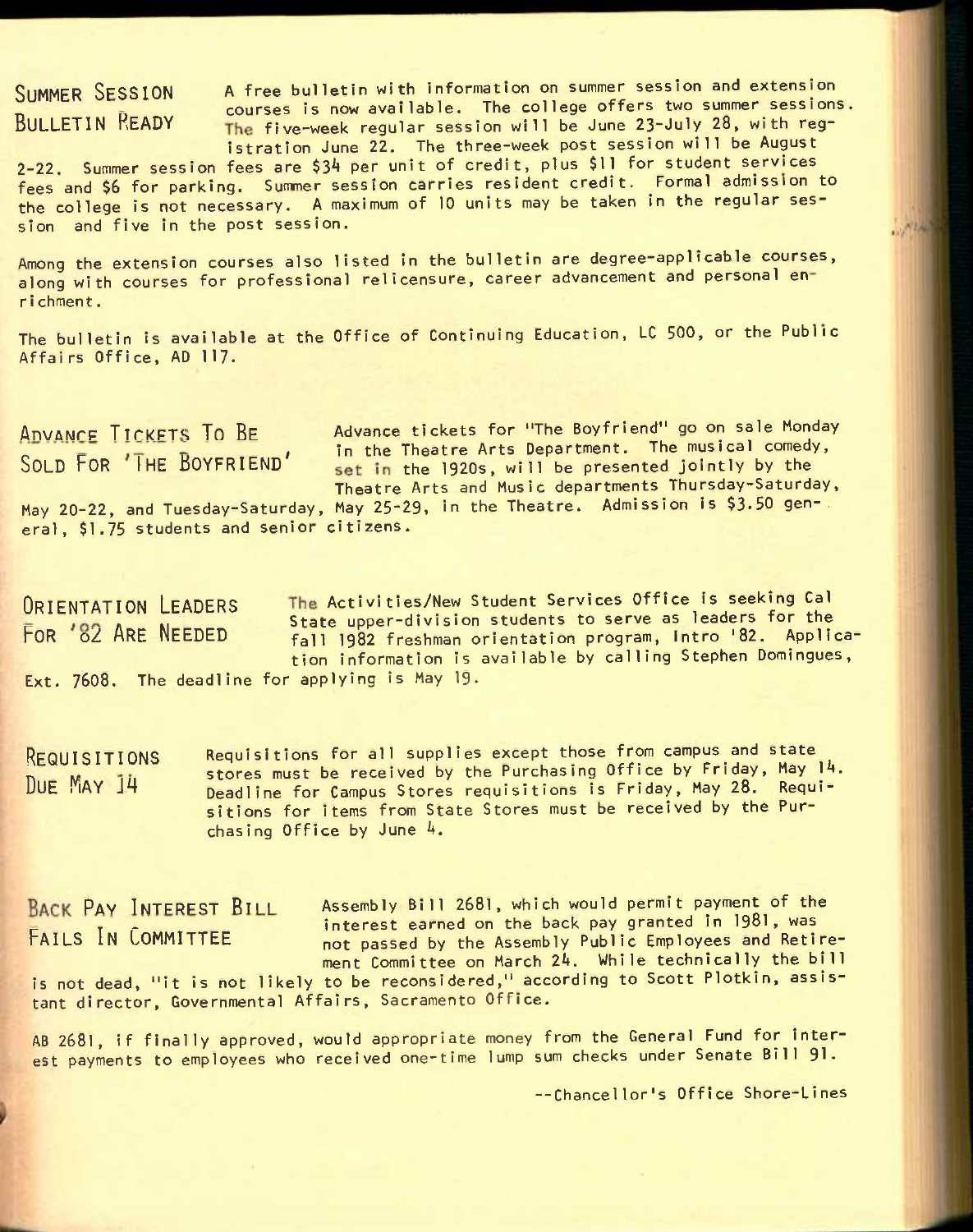SOPRANO TO GIVE Soprano Julie Sieben will give her senior recital at 8:15 p.m., **Software The City of the Recital Hall. Mrs. Sleben, accompanied at the SENIOR RECITAL** along by her sleter, langt Ottoson (Music) will perform works piano by her sister, Janet Otteson (Music), will perform works by Mozart, Schubert, Schumann, Brahms, Puccini and Donizetti.

Folk songs from the British Isles by Benjamin will be featured.

PUBLISHING CRAFTSMANSHIP Craftsmanship and artistry of printing are emphasized **COLLIGATION CONFIDENTS**<br>SUBJECT OF LIBRARY SHOW The Library through May 21. The 64 books represent the Library through May 21. The 64 books represent a variety of subjects. The exhibit focuses on the

methods used in manufacturing books and the mechanical aspects of publishing. The artistry employed in layout, composition, illustration, color coordination, photog- , raphy, type style and printing is considered rather than content quality.

SPFAKING OUT Dr. Vivien Bull (French) spoke at a meeting of the Southern California Gas Co. Retirees Assn. May 4 in San Bernardino. The topic of her talk was "Off the Tourist Track in England: The Cotswolds."

Dr. Jill Buroker (Philosophy) spoke at a conference on "Matter and Metaphysics: Descartes to Kant" April 14-17 at the University of Western Ontario at London, Ontario. She spoke on her recently published book, Space and Incongruence: The Origin of Kant's Ideal ism.

Dr. Michael Clarke (Public Administration) presented a paper on "Labor Law and Corporate Flight" at a meeting of the Western Social Science Assn. April 22 in Denver.

Dr. Marsha Liss (Psychology) spoke about "T.V. and Your Child" to the Parent Participation Pre-School group at Hillside School May 6.

Dr. Terrel1 Manyak (Business Administration) spoke about "Deep Sea Mining: Can Reagan Afford to Compromise" at a meeting of the Lake Arrowhead Rotary Club May A in Lake Arrowhead.

Lance Masters (Business Administration) chaired a panel on "Theory Applied" at the annual convention of the Western Marketing Educators April 22-2A in Long Beach.

Joe Moran (Art) spoke on "Chicano Art" to a Chicano studies class at Pitzer College  $May 4.$ 

Dr. Sudha Saletore (Education) spoke on "India and the Indian Culture" at the Alpha Delta Kappa chapter meeting April 20 in San Bernardino.

Dr. Neville Robbins (Mathematics) presented a program to students at San Gorgonio High School April 28. Dr. Robbins showed two videotapes on mathematics-related careers. He also spoke about educational opportunities at Cal State, San Bernardino.

Dr. Del LaVerne Watson (Nursing) presented her research on "Differentiation of Function in Nursing" at the April 2 meeting of the Inland Empire Nursing Educators Council in San Bernardino.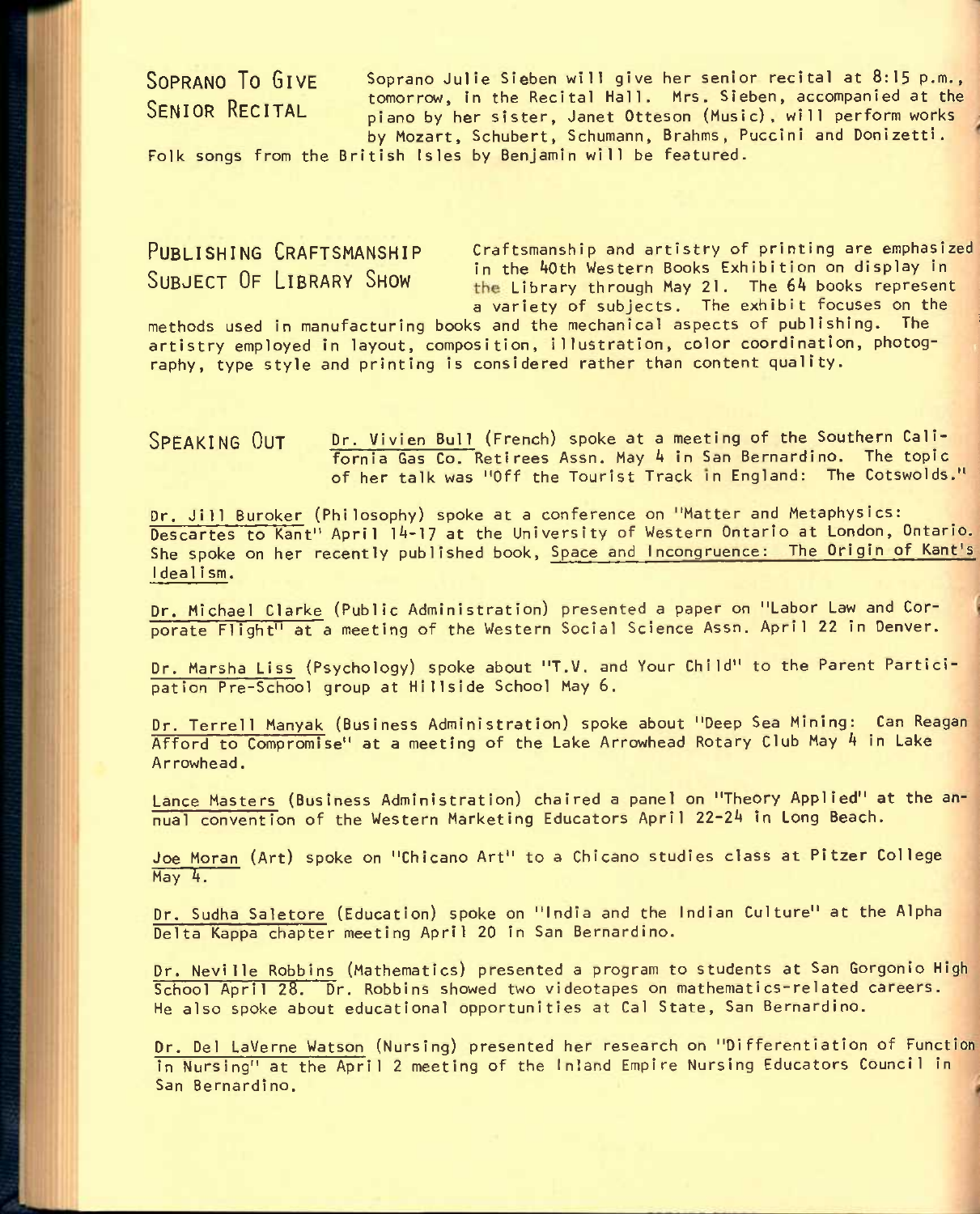NOTEWORTHY Susan J. Echeverri, a graduate student who has taken Italian through independent study, was awarded \$50 for a speech she gave in a competition designed for first-year students of the language. The contest, sponsored by the Italian-American Society, was held April 25 in Los Angeles.

Dr. Hal Hoverland (Administration) served on a scholarship selection committee for Southern California Edison Co. on April 20.

Dr. Dianne E. Irwin (Learning Center) was a faculty facilitator at the CSUC Composition Coordinators Systemwide Workshop, "Influencing Upwards," April 27-28, at Cal State, Long Beach.

Dr. Lee Porter (Continuing Education) has been elected to the Board of Directors of the Education Network for Older Adults.

Pat Wolff (Public Affairs) won first place in professional judging and a grand prize in the public Judging for black-and-white photography In a competition sponsored by Inland Center last week. In addition, Mrs. Wolff took five first place and four second place ribbons for color and black and white in the public judging.

PUBLICATIONS Dr. Irving H. Buchen (Humanities) has a paper, "Faculty Development Bridges: Modes and Places," accepted for presentation at the eighth international conference on Improving University Teaching to be held July 14-17 in West Berlin.

Drs. Stuart Ellins and Bob Cramer (Psychology) and Glenn Martin, a former psychology student here, have an article titled "Discrimination Reversal Learning in Newts" accepted for publication in the Journal of Animal Learning and Behavior.

### **PERSONNEL**

LEFT THE COLLEGE George E. Townsend Building Services Engineer Heating & Air-Conditioning

## **EMPLOYMENT OPPORTUNITIES**

(Applications will not be accepted until after 2 p.m. today)

HEATING AND AIR-CONDITIONING Building Services Engineer--\$l68^- \$1764-\$1847/mo.; full-time, permanent; available immediately. Apply by 2 p.m., May 21.

THEATRE ARTS Costume Technician II—\$1558-\$l873/mo,; full-time, permanent; available Sept. 1. Apply by 2 p.m., June 18.

 $\cdot$  ,  $\sqrt{2}$  , and

#### **PROFESSIONAL OPPORTUNITIES**

(Further information is posted on the Faculty Senate bulletin board near AD 169)

Cal State, Long Beach--dean, School of Engineering; apply by May 14.